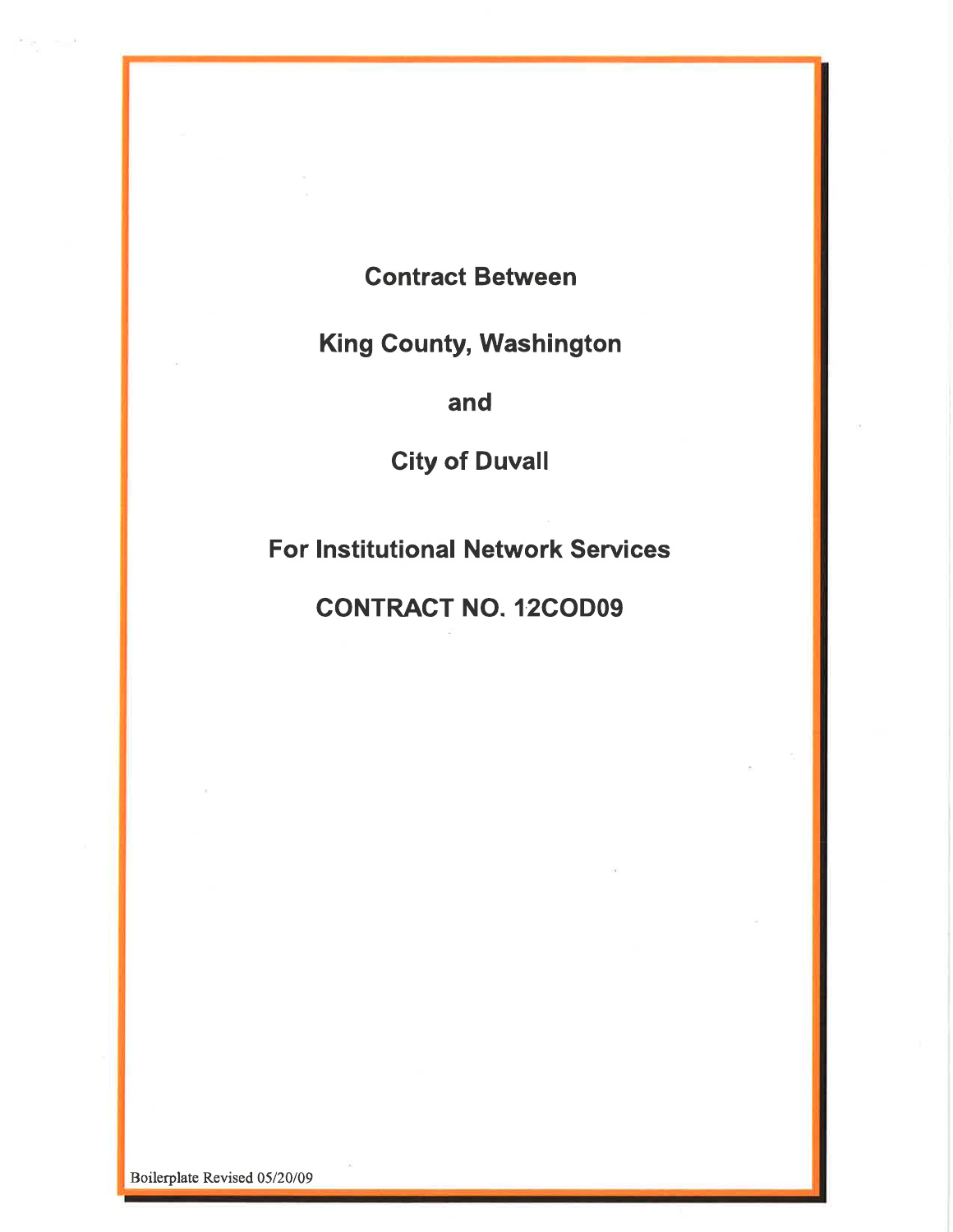### TABLE OF CONTENTS

| 1.       |  |  |  |  |
|----------|--|--|--|--|
| 2.       |  |  |  |  |
| 3.       |  |  |  |  |
| 4.       |  |  |  |  |
| 5.       |  |  |  |  |
| 6.       |  |  |  |  |
| 6.1      |  |  |  |  |
| 6.2      |  |  |  |  |
| 7.       |  |  |  |  |
| 7.1      |  |  |  |  |
| 7.2      |  |  |  |  |
| 7.3      |  |  |  |  |
| 7.4      |  |  |  |  |
| 7.5      |  |  |  |  |
| 8.       |  |  |  |  |
| 9.       |  |  |  |  |
| 10.      |  |  |  |  |
| 11.      |  |  |  |  |
| $= 11.1$ |  |  |  |  |
| 11.3     |  |  |  |  |
| 12.      |  |  |  |  |
| 13.      |  |  |  |  |
| 14.      |  |  |  |  |
| 15.      |  |  |  |  |
| 15.1     |  |  |  |  |
| 16.      |  |  |  |  |
| 17.      |  |  |  |  |
| 17.1     |  |  |  |  |
| 17.2     |  |  |  |  |
| 18.      |  |  |  |  |
| 18.1     |  |  |  |  |
| 18.2     |  |  |  |  |
| 19.      |  |  |  |  |
| 20.      |  |  |  |  |
| 21.      |  |  |  |  |
| 22.      |  |  |  |  |
| 23.      |  |  |  |  |
|          |  |  |  |  |
|          |  |  |  |  |
|          |  |  |  |  |
|          |  |  |  |  |
|          |  |  |  |  |
|          |  |  |  |  |
|          |  |  |  |  |
|          |  |  |  |  |
|          |  |  |  |  |
|          |  |  |  |  |
| 1.       |  |  |  |  |
| 2.       |  |  |  |  |
| 3.       |  |  |  |  |
| 4.       |  |  |  |  |
| 5.       |  |  |  |  |
|          |  |  |  |  |

 $\alpha$ 

 $\alpha$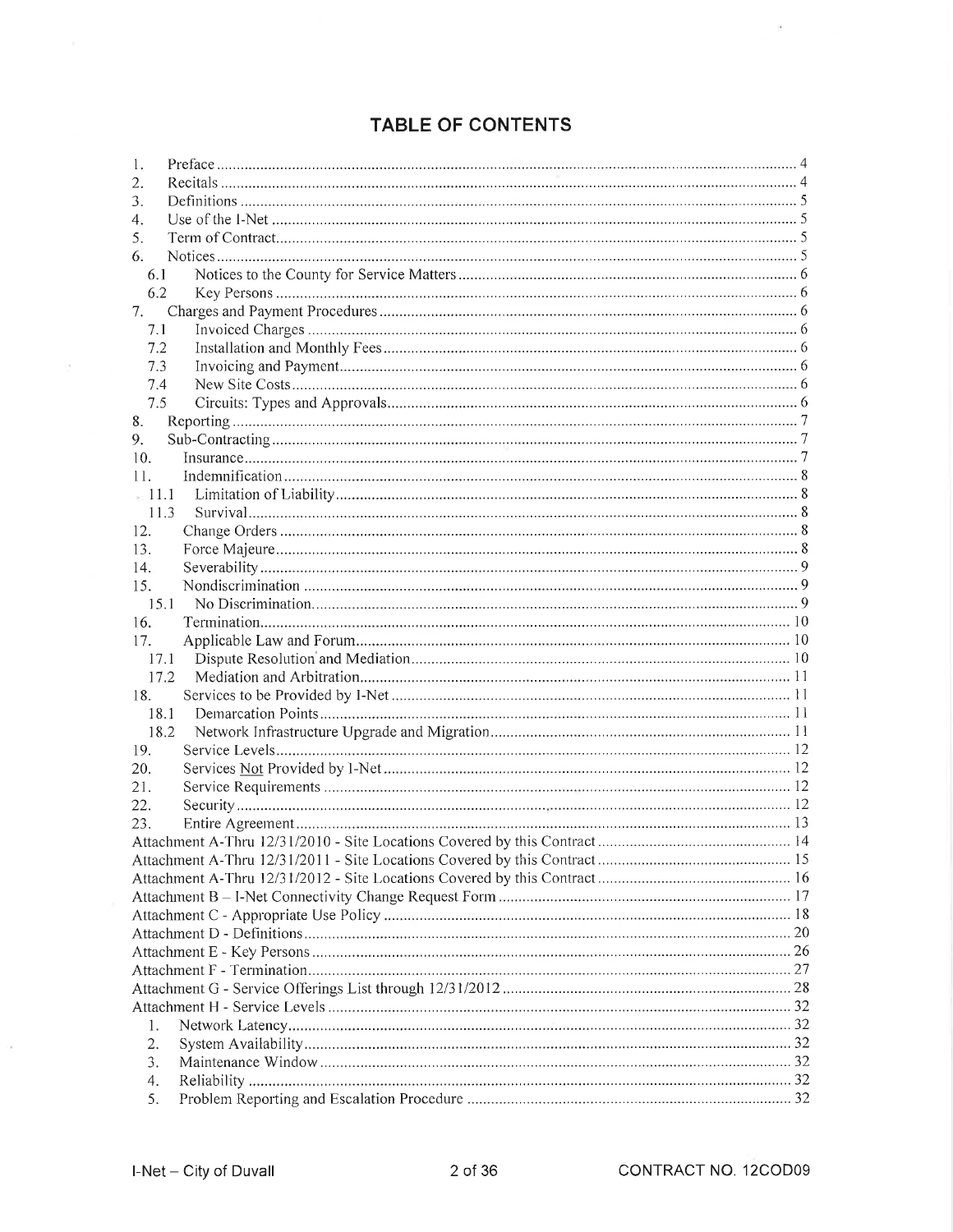|  | Attachment J - Evidence of Insurance Coverage Attachment J - Evidence of Insurance Coverage  36 |  |  |
|--|-------------------------------------------------------------------------------------------------|--|--|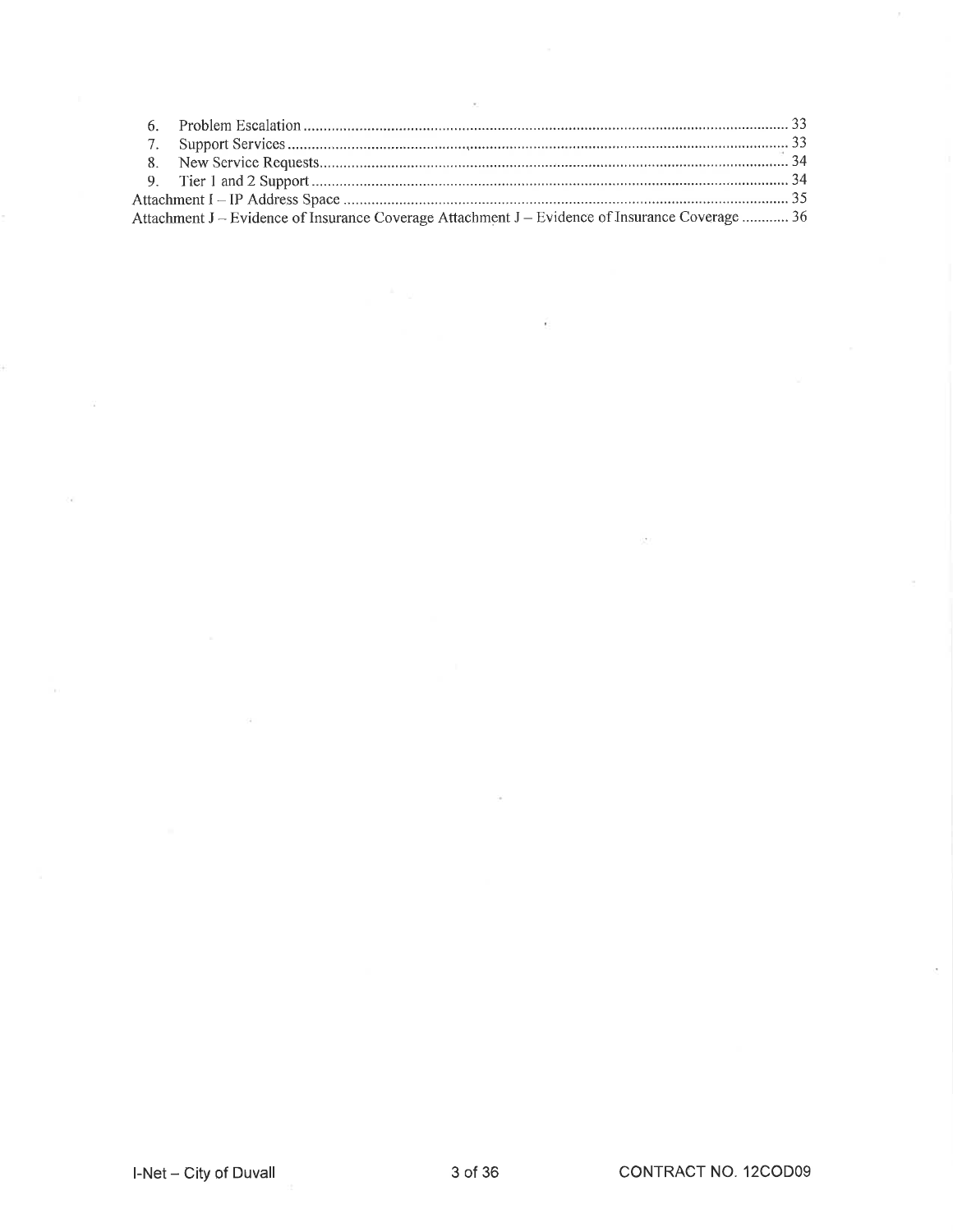This Contract, made this  $O4/C4/10$  by and between King County, Washington (hereinafter "County") and City of Duvall, with its principal place of business at 15535 Main St. NE, Duvall, WA 98109 (hereinafter "Customer"), collectively the "Parties"

#### 1. Preface

This Contract includes these terms and conditions and the following attachments:

| <b>Attachment A</b> | Site locations covered by this Contract through December |
|---------------------|----------------------------------------------------------|
|                     | 2010, 2011 & 2012                                        |
| <b>Attachment B</b> | <b>Connectivity Change Request Form</b>                  |
| Attachment C        | Appropriate Use Policy                                   |
| <b>Attachment D</b> | <b>Definitions</b>                                       |
| <b>Attachment E</b> | <b>Key Persons</b>                                       |
| Attachment F        | Termination                                              |
| <b>Attachment G</b> | Service List                                             |
| <b>Attachment H</b> | <b>Service Levels</b>                                    |
| Attachment I        | <b>IP Address Space</b>                                  |
| Attachment J        | <b>Evidence of Insurance Coverage</b>                    |

#### 2. Recitals

WHEREAS, County has deployed the lnstitutional Network (hereinafter "l-Net"); and

WHEREAS, the County offers l-Net services to municipal, county, school, library and other governmental and non-profit agencies; and

WHEREAS, Customer wants to purchase l-Net services as defined below; and

WHEREAS, the Customer agrees that it will use l-Net facilities and services solely for educational, public television channel access, County and government communication purposes, and not for any for-profit commercial purposes by itself or third parties; and

WHEREAS, the purpose of this Contract is to establish the Gontractual, service and support responsibilities between the County and the Customer.

NOW, THEREFORE, in consideration of payments, covenants, and Contracts hereinafter mentioned, to be made and performed by the County and Customer (hereinafter "Parties"), the Parties covenant and do mutually agree as follows: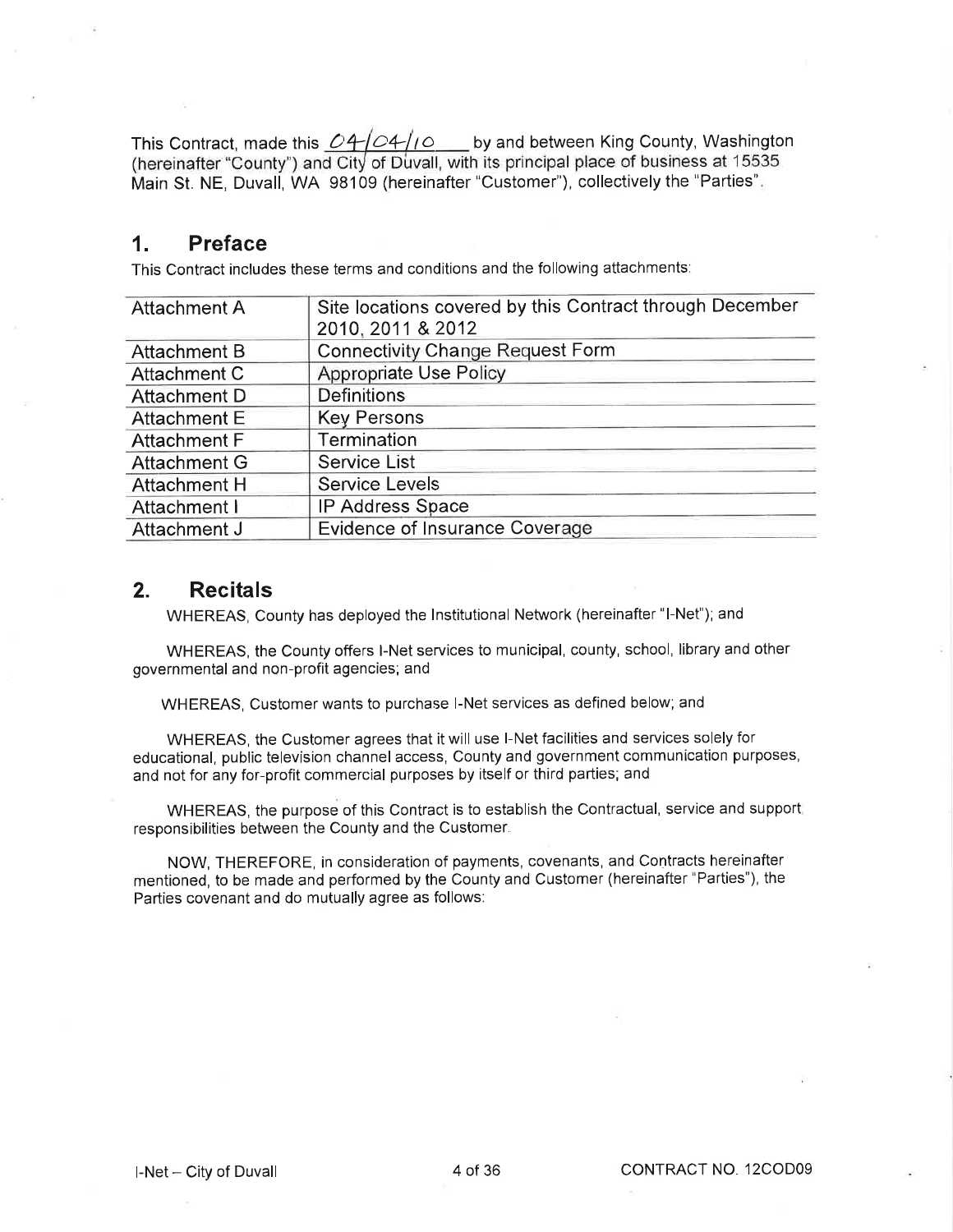### 3. Definitions

Words and terms Shall be given their ordinary and usual meanings. Where used in the Contract documents, the words and terms Contained in  $Attention$   $D$  - Definitions Shall have the meanings indicated therein. The meanings Shall be applicable to the singular, plural, masculine, feminine and neuter of the words and terms.

### 4. Use of the I-Net

The l-Net services provided under this Contract are for the exclusive use of the Customer at the authorized Sites. Use of I-Net services by organizations other than those listed in Attachment A-Site locations covered by this Contract must be approved in advance in writing by the County. Allowing any other Site or agency to connect to or use l-Net services is a material breach of this Contract and may be cause to terminate service in whole or in part.

Customers may use the l-Net solely for educational, public television channel access and County and government communication purposes and not for any for-profit commercial purposes. Contrary use could result in the County losing the right to use most of the fibers that make up the l-Net. Customer covenants that lt will comply with this requirement, and will monitor and regulate the traffic content it transports on the network to ensure its compliance with this requirement. This requirement does not prevent the Customer from collecting fees to pay the direct costs of providing non-commercial services, such as fees for video class instruction or charges to recover the cost of special use equipment. See also, Attachment  $C -$  Appropriate Use Policy.

Customer agrees that it Shall not resell any of the services provided under this Contract without the County's prior written permission, and Shall comply with Attachment  $C - A$ *ppropriate* Use Policy.

### 5. Term of Contract

This Contract is effective upon execution by both Parties, and Shall remain in effect until December 31, 2012. Thereafter, this Contract may be renewed upon execution of an amendment that may include a revised Attachment A, Attachment G and Attachment H for three (3) year terms, subject to the terms and conditions of applicable franchise agreements as amended or the lease agreement, as amended, or as set forth in the termination provisions herein

### 6. Notices

Whenever this Contract provides for notice to be provided by one Party to another, such notice Shall be in writing and sent certified or registered mail, return receipt requested. Any time within which a Party must take some action Shall be computed from the date that said Party receives the written notice.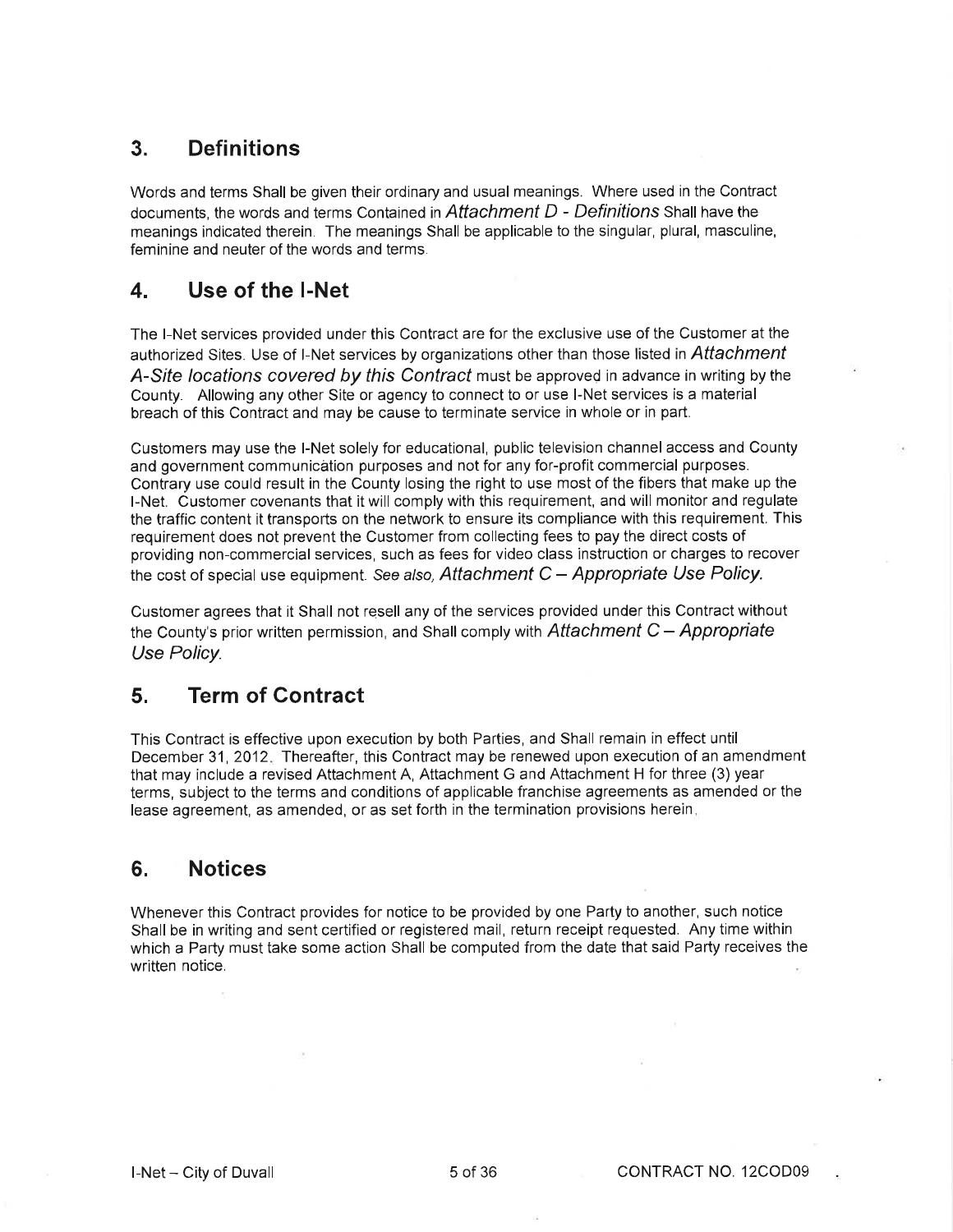#### 6.1 Notices to the County for Service Matters

#### Report l-Net Problems to:

l-Net Network Operations Center (County) Voice: 206.263-7000

King County I-Net Operations Center 401 $5<sup>th</sup>$  Ave.,  $7<sup>th</sup>$  Floor Seattle, WA 98104 E-mail: inet.operations@kingcountv. gov

#### 6.2 Key Persons

County and Customer have identified the persons listed in Attachment  $E - Key$  Persons as essential to the successful completion of the tasks identified in this Contract. The roles and authority for each of these people Shall be as defined in Attachment  $E - Key \, Persons$ .

### 7. Gharges and Payment Procedures

#### 7.1 Invoiced Charges

A service cost summary applicable to Contract is provided in Attachment A-Site locations covered by this Contract. I-Net charges will begin thirty (30) Days after this Contract is signed by both Parties.

#### 7.2 lnstallation and Monthly Fees

A table indicating Customer Sites, service levels and costs as provided by this Contract is shown in Attachment A-Site locations covered by this Contract.

#### 7.3 lnvoicing and Payment

Charges will be invoiced Monthly (12 invoice periods per year).

Payment is due within forty-five (45) Days of receipt of invoice. Thereafter, interest will be charged as allowable by law but in no event more than 1.5% per Month on the balance due

#### 7.4 New Site Costs

Additional Sites may be added during the term of this Contract, upon execution of an amendment to this Contract. Upon request, the County will prepare a written estimate of the costs necessary to engineer, prepare, install and connect the new Site to the l-Net, and the service rate. See Attachment  $H -$  Service Levels for further information. All requests for new Site connectivity must come from the Primary Contact for the Customer.

#### 7.5 Gircuits: Types and Approvals

Circuits will not be activated until appropriate approvals have been received, as defined below.